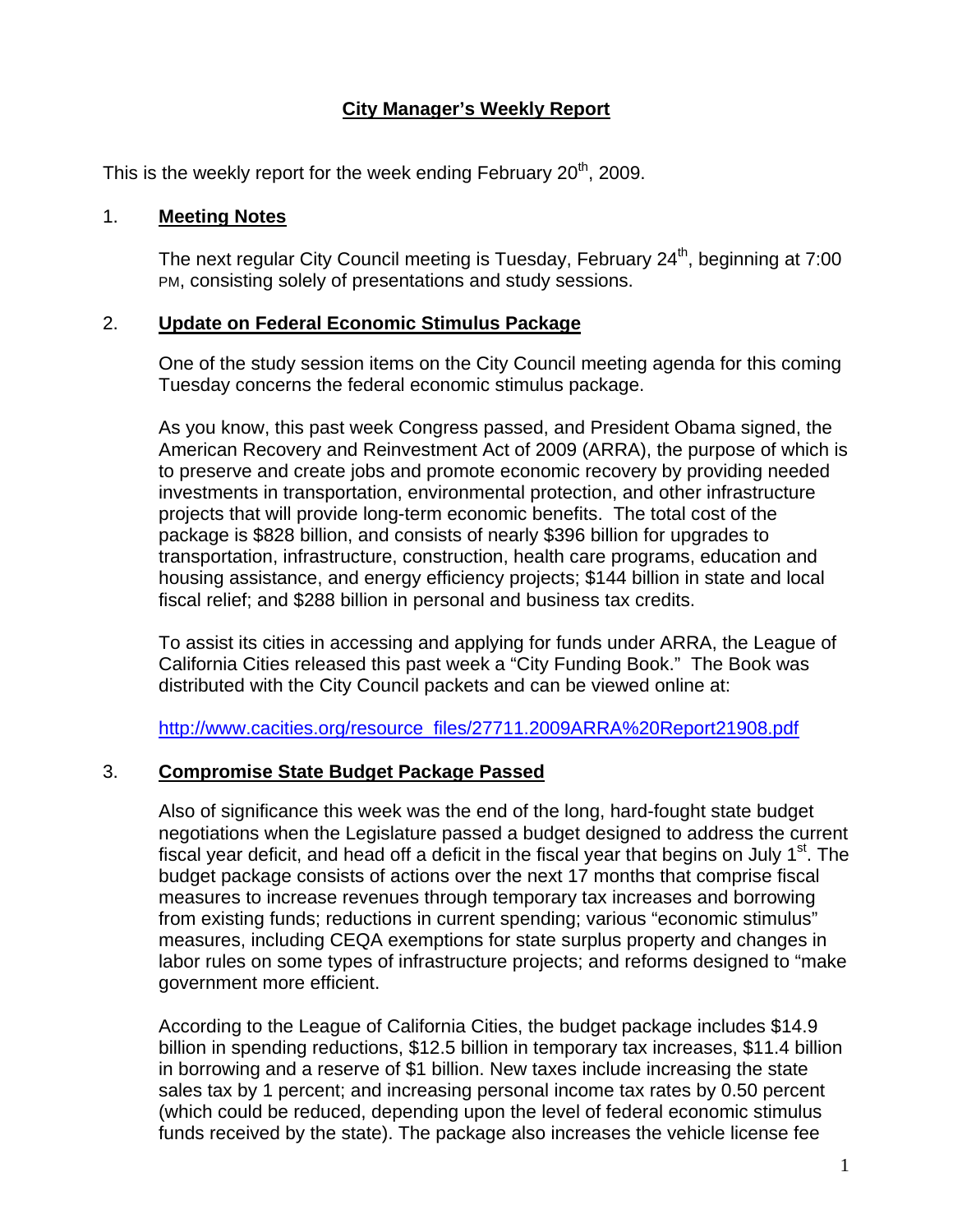from the current 0.65 percent, to 1.15 percent, of which 0.15 percent is dedicated to fund local public safety programs (approximately \$500 million annually). The package will also reduce the dependent credit Californians are allowed to claim on their taxes.

The package transfers, for two years approximately \$460 million in tax revenues from Proposition 63 (tax on millionaires for mental health services). It transfers approximately \$1.4 billion over four years from Proposition 10 (tobacco tax for early childhood education programs) for state programs with similar objectives. The budget also assumes that the state will borrow about \$5 billion that will be securitized by a lottery modernization proposal passed as part of the initial 2008-09 budget (pending voter approval).

All the tax increases and borrowing would be in place for only two years. The tax increase proposals are contingent upon various triggers linked to the successful passage by voters of another critical piece of the budget package: an improved state reserve fund and a spending cap designed to impose greater discipline on spending when state revenues spike. That measure will be placed on the May 19<sup>th</sup> ballot along with the tax and borrowing measures.

## 4. **Department Managers' Strategic Planning Meeting**

Among the swirling economic news at the federal and state levels, not to mention in the City of Richmond, the City's department managers held an all-day strategic planning meeting this past Wednesday. We are preparing a five-year strategic planning document, which is intended to "operationalize" current City Council policies into a set of specific actions and performance indicators. This proposed document is scheduled to be presented to the City Council at its March  $24<sup>th</sup>$  study session meeting.

#### 5. **Civic Center Move-In Dates**

Due to a delay in furniture delivery and the Easter Holiday, the move into the City Hall building at the Civic Center campus is now firmly scheduled for the weekends of April 17th and April 24th (Friday through Sunday in both cases). The construction punch list is in progress and furniture delivery began this past Tuesday.

The move into the old Hall of Justice is still scheduled for June.

#### 6. **Nystrom/MLK Park Community Meeting**

This past Thursday evening, the City of Richmond, together with its neighborhood council partners (Santa Fe, Coronado, and Iron Triangle), the School District, and the Richmond Children's Foundation hosted a well-attended community meeting concerning the Nystrom redevelopment effort, with a focus on finalizing the design for a renovated Martin Luther King, Jr. park. The meeting was expertly facilitated by Management Analyst LaShonda Wilson, and included presentations by Tim Jones, concerning the Nystrom Village redevelopment, Bill Savidge of the School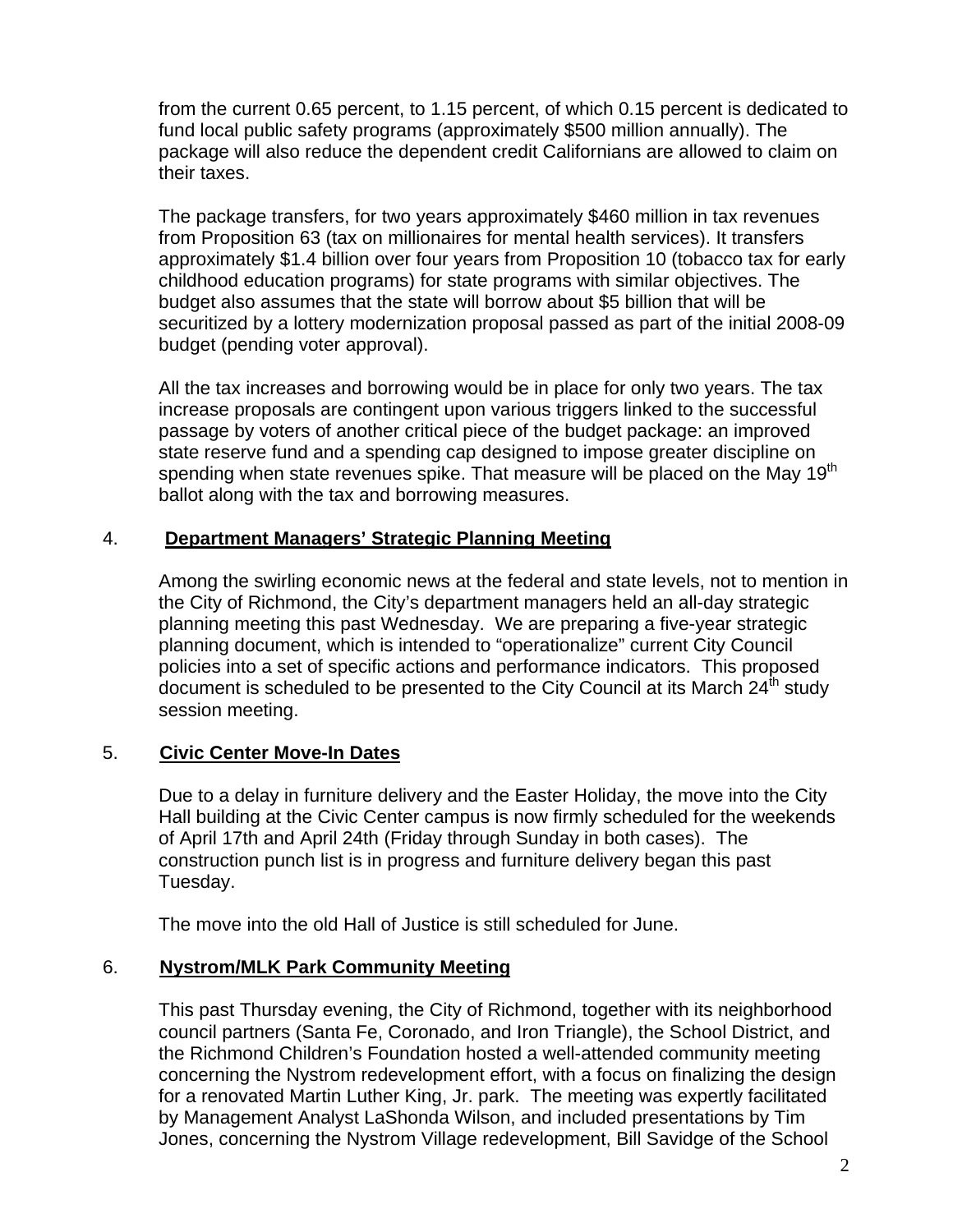District, concerning the Nystrom School renovation, and Rich Davidson and several design architects, concerning renovation of park and recreation facilities. Following these presentations, community members met in small, facilitated groups to critique the preliminary park design and offer suggestions for improvement. We are hoping to break ground on the park renovation during the fall of 2009.

### 7. **Meeting with School Superintendent**

I met this past week with School Superintendent Bruce Harter, as part of our regular monthly meetings, but timely in the context of the recent school closure discussion. We agreed that we would start in short order to schedule joint meetings with selected members of our respective management teams to bring forth ideas for a school services agreement that can be mutually beneficial in maintaining neighborhood schools for the long term. We will keep you informed as our discussions move forward.

## 8. **Bookmobile Librarian Receives Award**

Odette Batis, the bookmobile librarian, was selected by the Public Library Association (PLA) Awards Juries for the competitive DEMCO New Leaders Travel Grant. Odette will receive a travel grant of \$1,000 to attend the PLA conference in Portland in 2010. The purpose of the New Leaders grants are to enhance the professional development and improve the expertise of public librarians new to the field by making possible their attendance at major professional development activities. Odette wants to attend the PLA in 2010 to speak with other public librarians involved in urban outreach activities and participate in training on the same subject. She is especially interested in improving her communication skills with the general public on issues of children's freedom to read. PLA will recognize all award winners at the PLA President's Program to be held during the American Library Association's 2009 Annual Conference in Chicago. The Program will take place on the evening of Monday, July 13<sup>th</sup> and will be followed by a reception at which political commentator Cokie Roberts will be the featured speaker.

Our congratulations to Odette on this honor.

# 9. **Earthquake Management Course**

Several City of Richmond managers took additional steps during the week before last to prepare for their roles in the event of a major earthquake here in the Bay Area. Fire Chief Michael Banks, Police Chief Chris Magnus, Director of Planning and Building Services Richard Mitchell, and Administrative Chief Janet Schneider all spent four days in San Francisco, along with nearly 60 other staff members from other cities, attending the California Specialized Training Institute's Earthquake Emergency Management Course. These managers received intensive training regarding the various functions that occur when a city activates its Emergency Operation Center (EOC) to undertake a coordinated response. Training included such topics as first responder issues, activating mutual aid requests, disseminating emergency public information, operations, planning, and logistics action planning. The course culminated in a realistic 4-hour earthquake simulation where the 60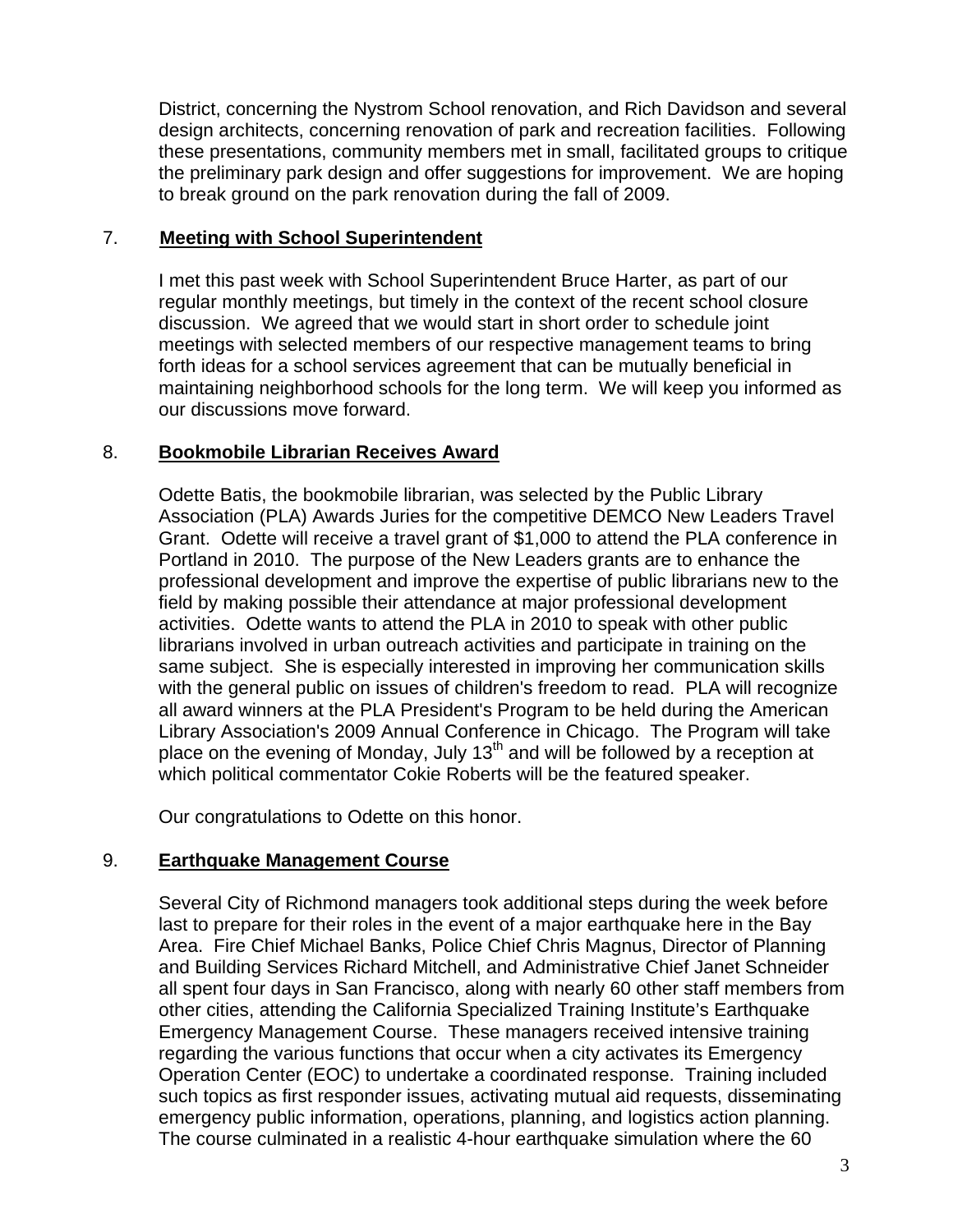participants became members of an emergency management team. City of Richmond employees played major roles in the simulation such as EOC Police and Fire Chief, Public Information Coordinator, and Deputy Director of Planning and Intelligence. There are plans to send more City employees to emergency management training.

# 10. **Picturing America Award**

As the result of an application prepared by the Library's Arts and Culture division, the library has been awarded *Picturing America*, a free education resource of the National Endowment for the Humanities (NEH), distributed in cooperation with the American Library Association. *Picturing America* introduces citizens of every age to our nation's history and culture by bringing great works of American art into classrooms and libraries. The award materials include a collection of 40 highquality reproductions of American art mounted on twenty double-sided, laminated posters for display and classroom use, and a teacher's resource book. The book includes information on all the images and suggestions for using them to enhance classroom and library learning in a wide range of subjects including: American history, social studies, writing, literature, art, and civics. An electronic version of the book and links to additional resources are available online at [http://www.picturingamerica.neh.gov/.](http://www.picturingamerica.neh.gov/) These materials will be shipped to awardees in March and April of 2009, and will be the City's to keep at no cost. Arts & Culture applied for this resource as part of their outreach to the schools, and the library will help in making additional materials available to the community.

#### 11. **Recreation Highlights**

The following are highlights from the Recreation Department during recent weeks:

- **Special Guest: The Recreation Department was surprised with a guest visit** from Nate Robinson of the New York Knicks on Monday, February  $9<sup>th</sup>$ . He cordially spent time helping kids with their basketball shot and signed several autographs, one of which is displayed in the Recreation Complex Gymnasium. Nate has expressed interest in conducting a basketball camp for the summer programming. Undoubtedly inspired by his visit to Richmond, Nate went on to win the Slam-Dunk Contest during the NBA All-Star weekend.
- Winter Basketball: The Recreation Department Youth Sports section currently engages thirty teams in the Winter Basketball League. Games are played at the Richmond Recreation Complex, the Coronado YMCA, RPAL and the Memorial Auditorium.
- Kidgits: The Recreation Department Youth Activities section is currently in discussion with Hilltop Mall management to begin a program called "Kidgits" after-school and on weekends. Adults will be able to register children in programs sponsored by the Recreation Department at a Hilltop Mall location while they shop.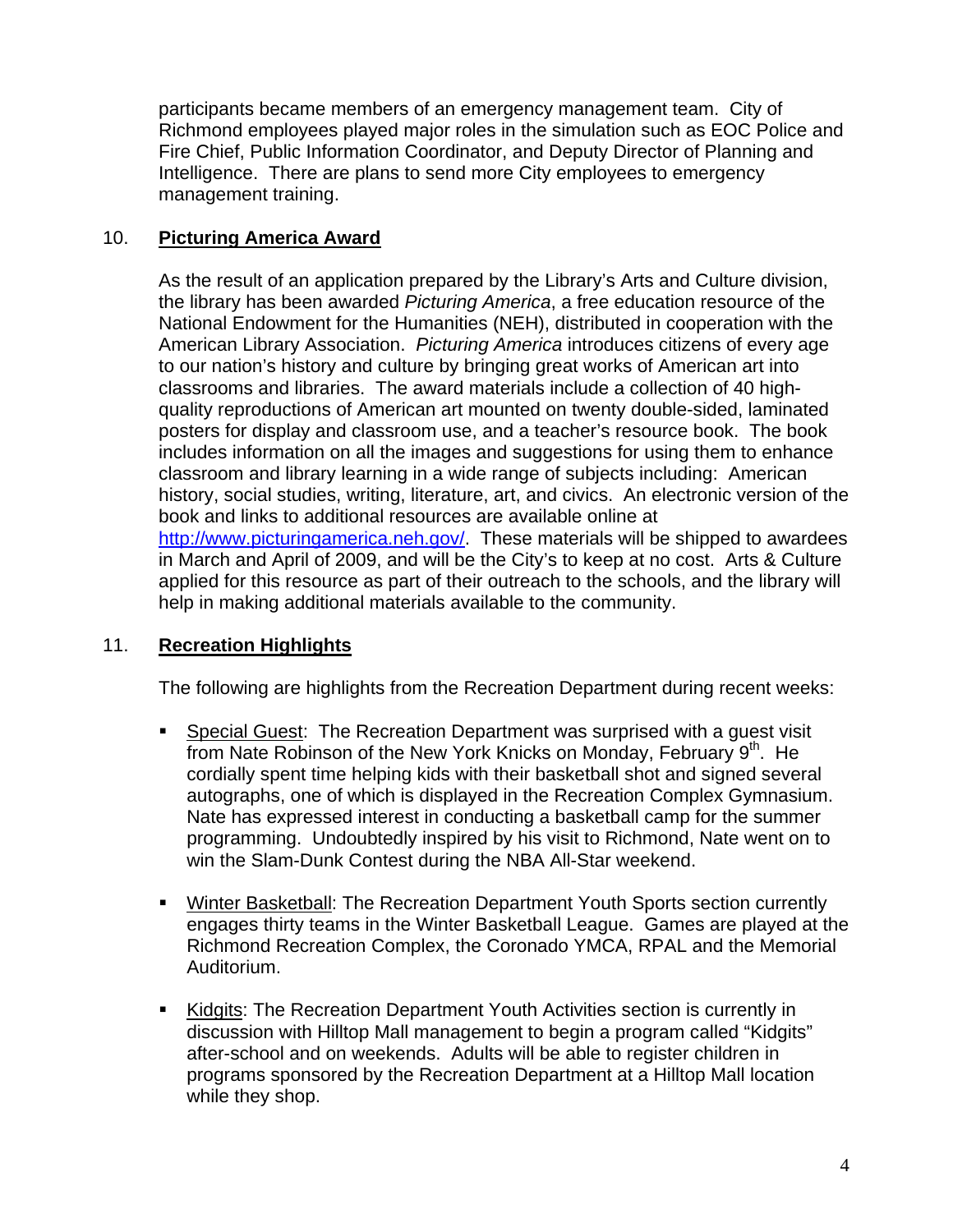- Volleyball: Volleyball games are conducted every Tuesday evening at the Recreation Complex. Currently, twenty adults participate.
- CPR: Several weeks ago, a number of staff members of the Recreation Department attended a CPR training and certification course presented by DU-ALL Safety. Every current staff member will be scheduled to complete the course in the future.
- **Futsal: The Recreation Department hosts 50 players on eight Futsal teams** every Wednesday evening at the Recreation Complex. Typically, at least 200 spectators attend every week.
- **Tennis Grant: The Recreation Department's Tennis Program has written a** proposal for submission to request a \$50,000 grant from the United States Tennis Association.
- Swim Center: A Swim Center lifeguard responded promptly to an incident and rescued a child last week. A parent and her two-year-old child were swimming when the parent lost her focus, resulting in the child becoming submerged. Following the incident, the child was responsive and did not require any further medical attention.
- Senior Center Forum: Recreation Department staff, along with the Secretary of the Commission on Aging attended the Senior Center Forum held in Sacramento and hosted by the California Commission on Aging. Senior Center staff, aging professionals and senior organizations from across the state attended this event to learn and share ideas about trends and issues regarding the baby boomer population and its affects on senior centers. With the proclamation of February as Senior Center Month by Governor Schwarzenegger, his staff attended as well and delivered the opening address.
- RouteMatch Software: The Recreation Department Paratransit Division staff members were recently provided personal training on RouteMatch, the scheduling software that is expected to improve the efficiency of the City's paratransit program. The Paratransit Division plans to officially begin using the software on March 9<sup>th</sup>.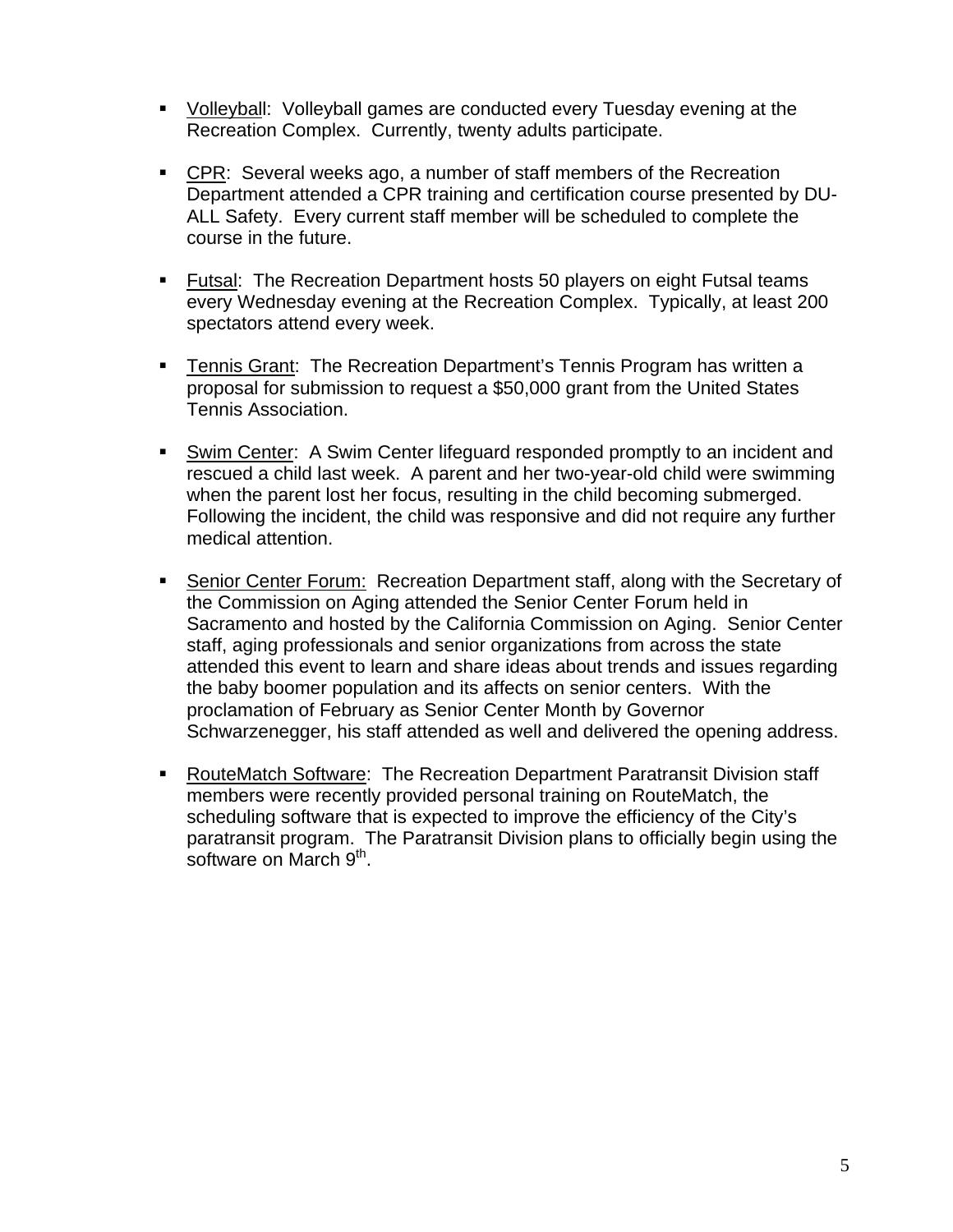# 12. **Information Technology: Website Fun Facts**

We now have a new Web Stat provider that has additional displays like the Geo Map below. Of the 135,610 people who visited our site during the last quarter of 2008, the top 10 regions they are visiting from are:



| Ranking | Country/Region        | <b>Visits</b> |
|---------|-----------------------|---------------|
| 1       | <b>United States</b>  | 128,202       |
| 2       | Canada                | 1,969         |
| 3       | Spain                 | 553           |
| 4       | <b>United Kingdom</b> | 443           |
| 5       | Germany               | 339           |
| 6       | India                 | 240           |
| 7       | Japan                 | 210           |
| 8       | Ireland               | 182           |
| 9       | Australia             | 90            |
| 10      | China                 | 79            |

The new web stat system also provides us with information on how people are connecting to our website. These numbers are for the last quarter of 2008.